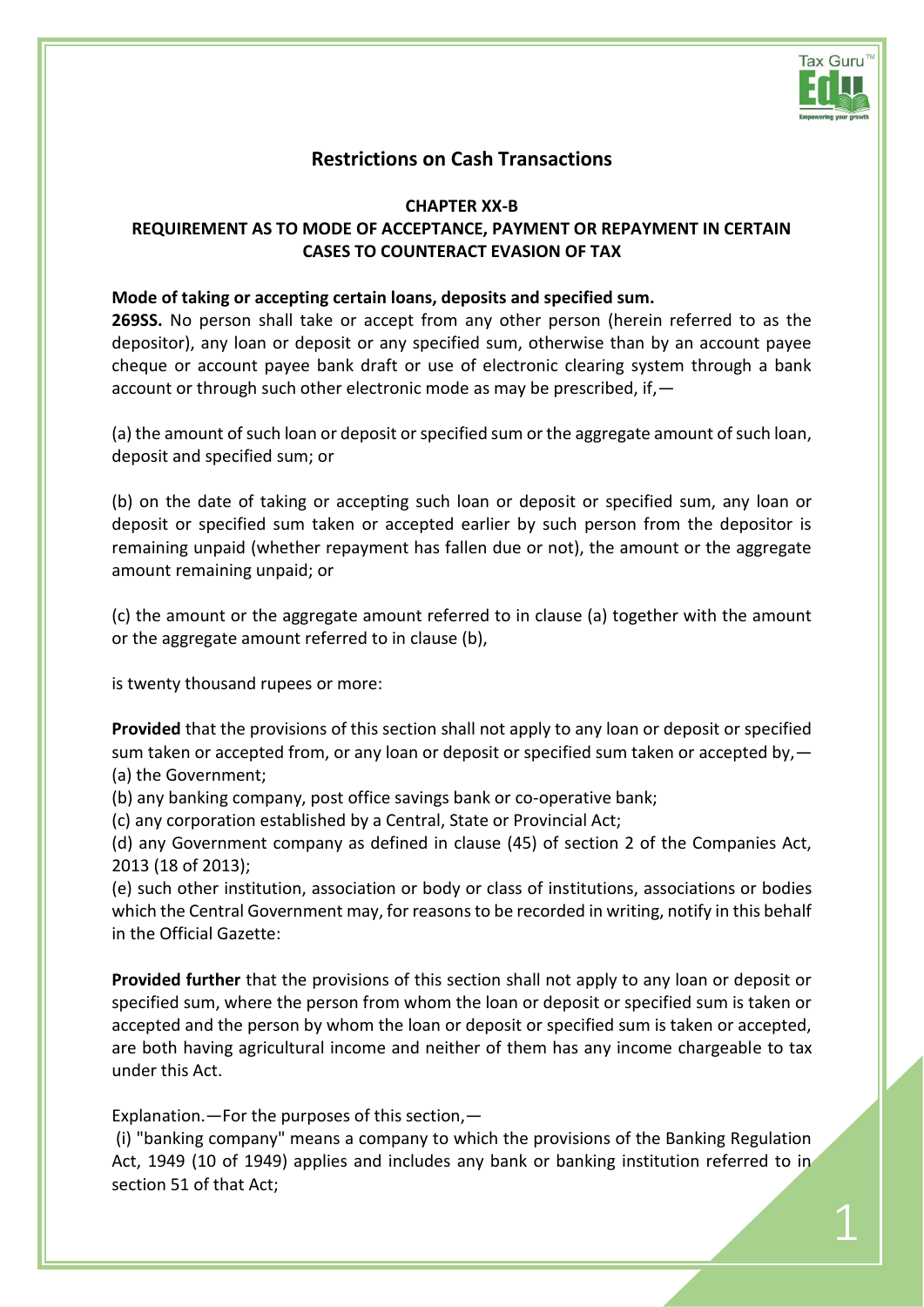

(ii) "co-operative bank" shall have the same meaning as assigned to it in Part V of the Banking Regulation Act, 1949 (10 of 1949) ;

(iii) "loan or deposit" means loan or deposit of money;

(iv) "specified sum" means any sum of money receivable, whether as advance or otherwise, in relation to transfer of an immovable property, whether or not the transfer takes place.

## **Penalty for failure to comply with the provisions of [section 269SS.](javascript:ShowMainContent()**

271D. (1) If a person takes or accepts any loan or deposit or specified sum] in contravention of the provisions of [section 269SS,](javascript:ShowMainContent() he shall be liable to pay, by way of penalty, a sum equal to the amount of the loan or deposit or specified sum so taken or accepted.

(2) Any penalty imposable under sub-section (1) shall be imposed by the Joint Commissioner.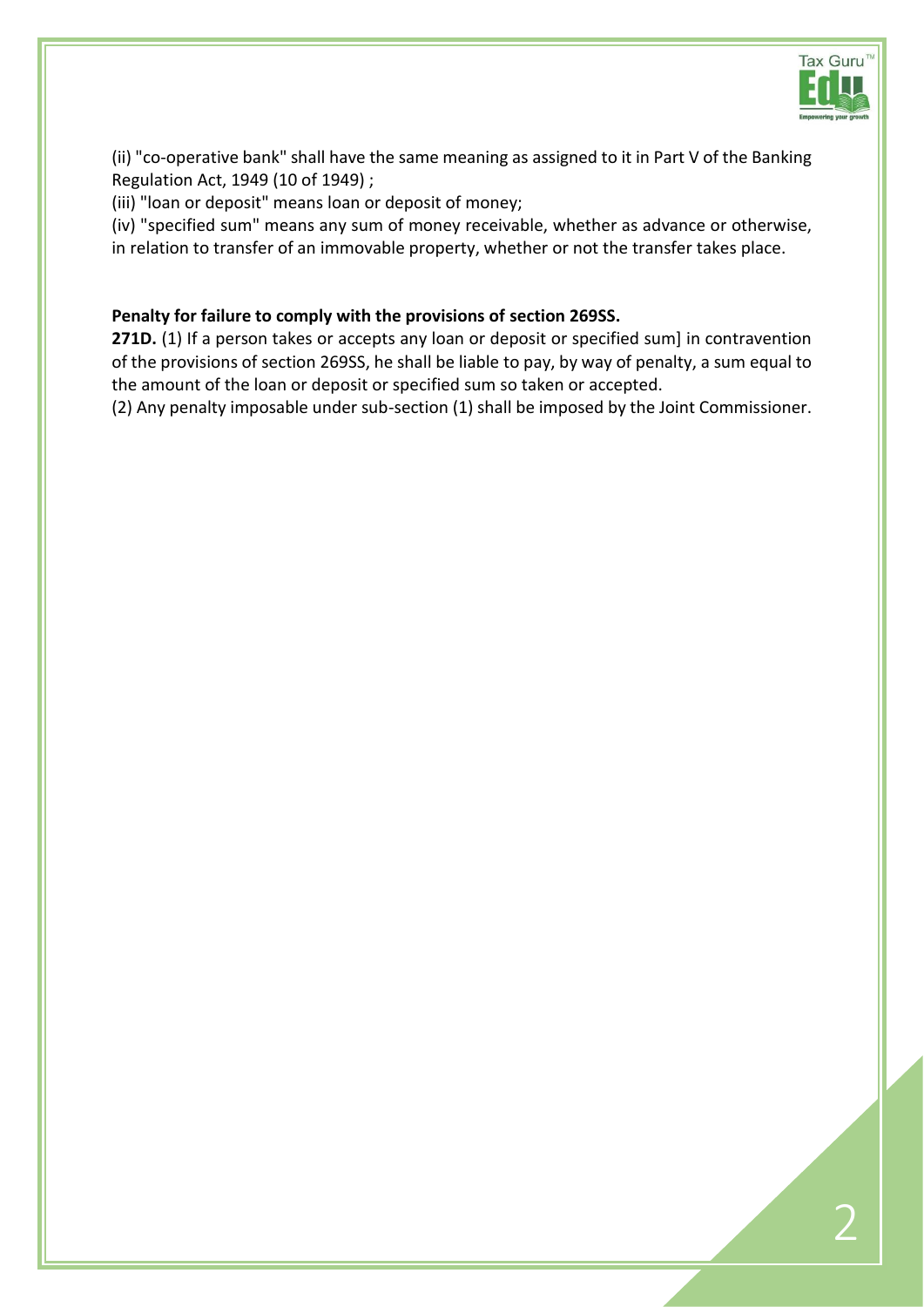

#### **Mode of repayment of certain loans or deposits.**

**269T.** No branch of a banking company or a co-operative bank and no other company or cooperative society and no firm or other person shall repay any loan or deposit made with it or any specified advance received by it otherwise than by an account payee cheque or account payee bank draft drawn in the name of the person who has made the loan or deposit or paid the specified advance, or by use of electronic clearing system through a bank account or through such other electronic mode as may be prescribed if—

(a) the amount of the loan or deposit or specified advance together with the interest, if any, payable thereon, or

(b) the aggregate amount of the loans or deposits held by such person with the branch of the banking company or co-operative bank or, as the case may be, the other company or cooperative society or the firm, or other person either in his own name or jointly with any other person on the date of such repayment together with the interest, if any, payable on such loans or deposits, or

(c) the aggregate amount of the specified advances received by such person either in his own name or jointly with any other person on the date of such repayment together with the interest, if any, payable on such specified advances,

is twenty thousand rupees or more:

**Provided** that where the repayment is by a branch of a banking company or co-operative bank, such repayment may also be made by crediting the amount of such loan or deposit to the savings bank account or the current account (if any) with such branch of the person to whom such loan or deposit has to be repaid :

**Provided further** that nothing contained in this section shall apply to repayment of any loan or deposit or specified advance taken or accepted from—

(i) Government;

(ii) any banking company, post office savings bank or co-operative bank;

(iii) any corporation established by a Central, State or Provincial Act;

(iv) any Government company<sup>[90](javascript:ShowFootnote()</sup> as defined in section 617 of the Companies Act, 1956 (1 of 1956);

(v) such other institution, association or body or class of institutions, associations or bodies which the Central Government may, for reasons to be recorded in writing, notify in this behalf in the Official Gazette.

Explanation.—For the purposes of this section,—

(i) "banking company" shall have the meaning assigned to it in clause (i) of the Explanation to [section 269SS;](javascript:ShowMainContent()

(ii) "co-operative bank" shall have the meaning assigned to it in Part V of the Banking Regulation Act, 1949 (10 of 1949);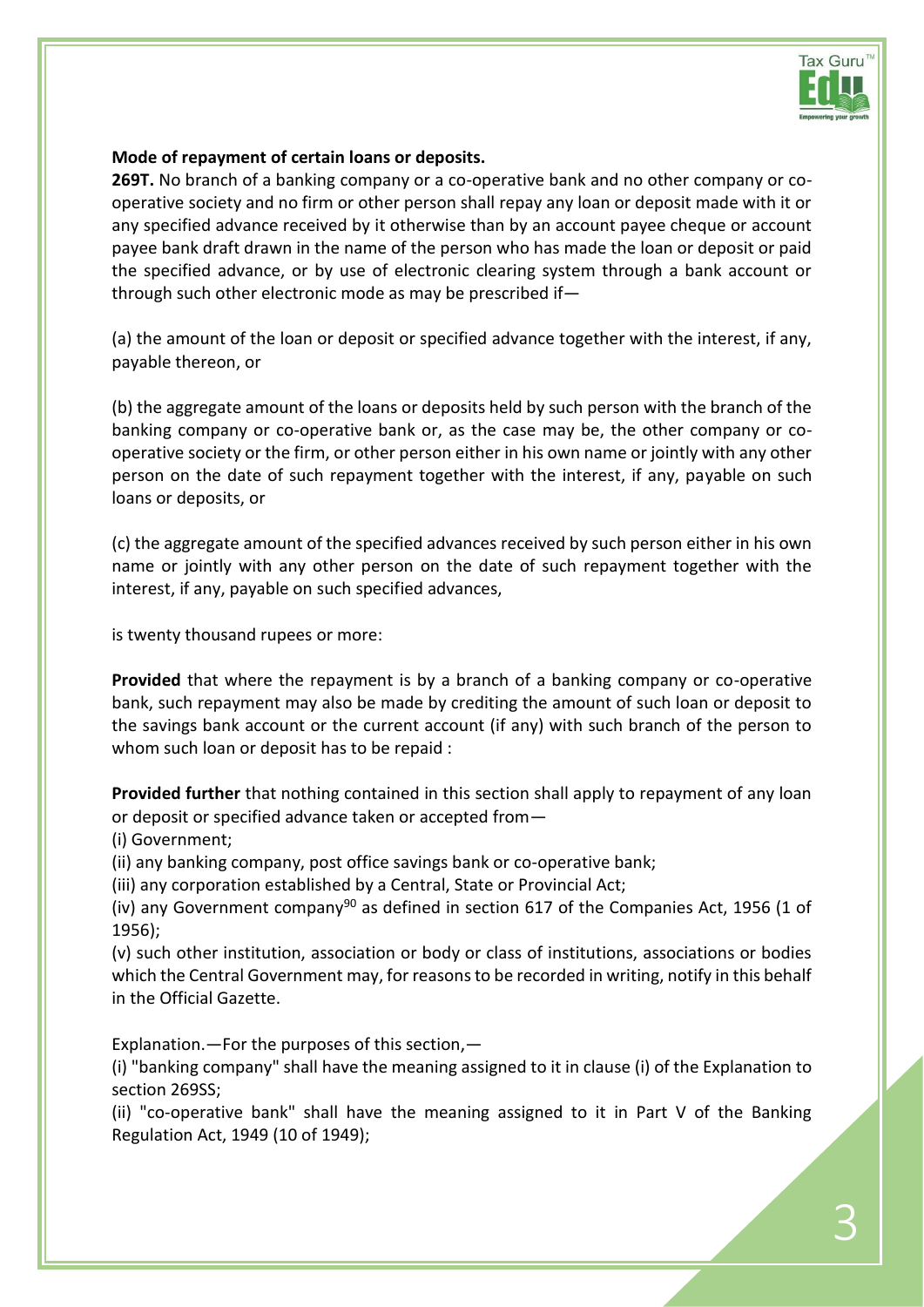

(iii) "loan or deposit" means any loan or deposit of money which is repayable after notice or repayable after a period and, in the case of a person other than a company, includes loan or deposit of any nature;

(iv) "specified advance" means any sum of money in the nature of advance, by whatever name called, in relation to transfer of an immovable property, whether or not the transfer takes place.

## **Penalty for failure to comply with the provisions of [section 269T.](javascript:ShowMainContent()**

271E. (1) If a person repays any loan or deposit or specified advance referred to in section [269T](javascript:ShowMainContent() otherwise than in accordance with the provisions of that section, he shall be liable to pay, by way of penalty, a sum equal to the amount of the loan or deposit or specified advance so repaid.

(2) Any penalty imposable under sub-section (1) shall be imposed by the Joint Commissioner.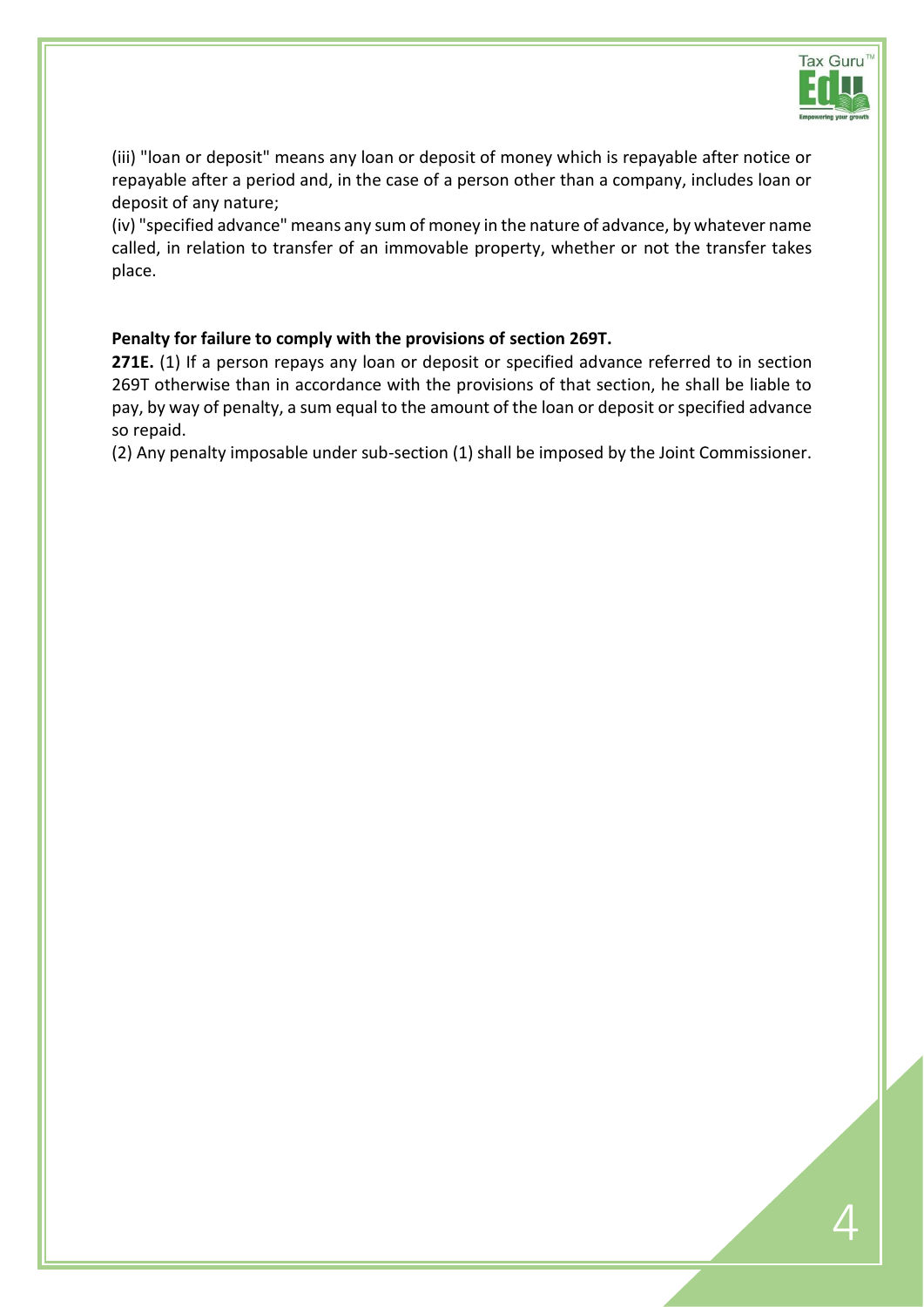

#### **Mode of undertaking transactions.**

**269ST.** No person shall receive an amount of two lakh rupees or more—

(a) in aggregate from a person in a day; or

(b) in respect of a single transaction; or

(c) in respect of transactions relating to one event or occasion from a person,

otherwise than by an account payee cheque or an account payee bank draft or use of electronic clearing system through a bank account or through such other electronic mode as may be prescribed:

**Provided** that the provisions of this section shall not apply to—

(i) any receipt by—

(a) Government;

(b) any banking company, post office savings bank or co-operative bank;

(ii) transactions of the nature referred to in [section 269SS;](javascript:ShowMainContent()

(iii) such other persons or class of persons or receipts, which the Central Government may, by notification in the Official Gazette, specify.

Explanation.—For the purposes of this section,—

(a) "banking company" shall have the same meaning as assigned to it in clause (i) of the Explanation to [section 269SS;](javascript:ShowMainContent()

(b) "co-operative bank" shall have the same meaning as assigned to it in clause (ii) of the Explanation to [section 269SS.](javascript:ShowMainContent()

## **Penalty for failure to comply with provisions of [section 269ST.](javascript:ShowMainContent()**

**271DA.** (1) If a person receives any sum in contravention of the provisions of [section 269ST,](javascript:ShowMainContent() he shall be liable to pay, by way of penalty, a sum equal to the amount of such receipt: **Provided** that no penalty shall be imposable if such person proves that there were good and sufficient reasons for the contravention.

(2) Any penalty imposable under sub-section (1) shall be imposed by the Joint Commissioner.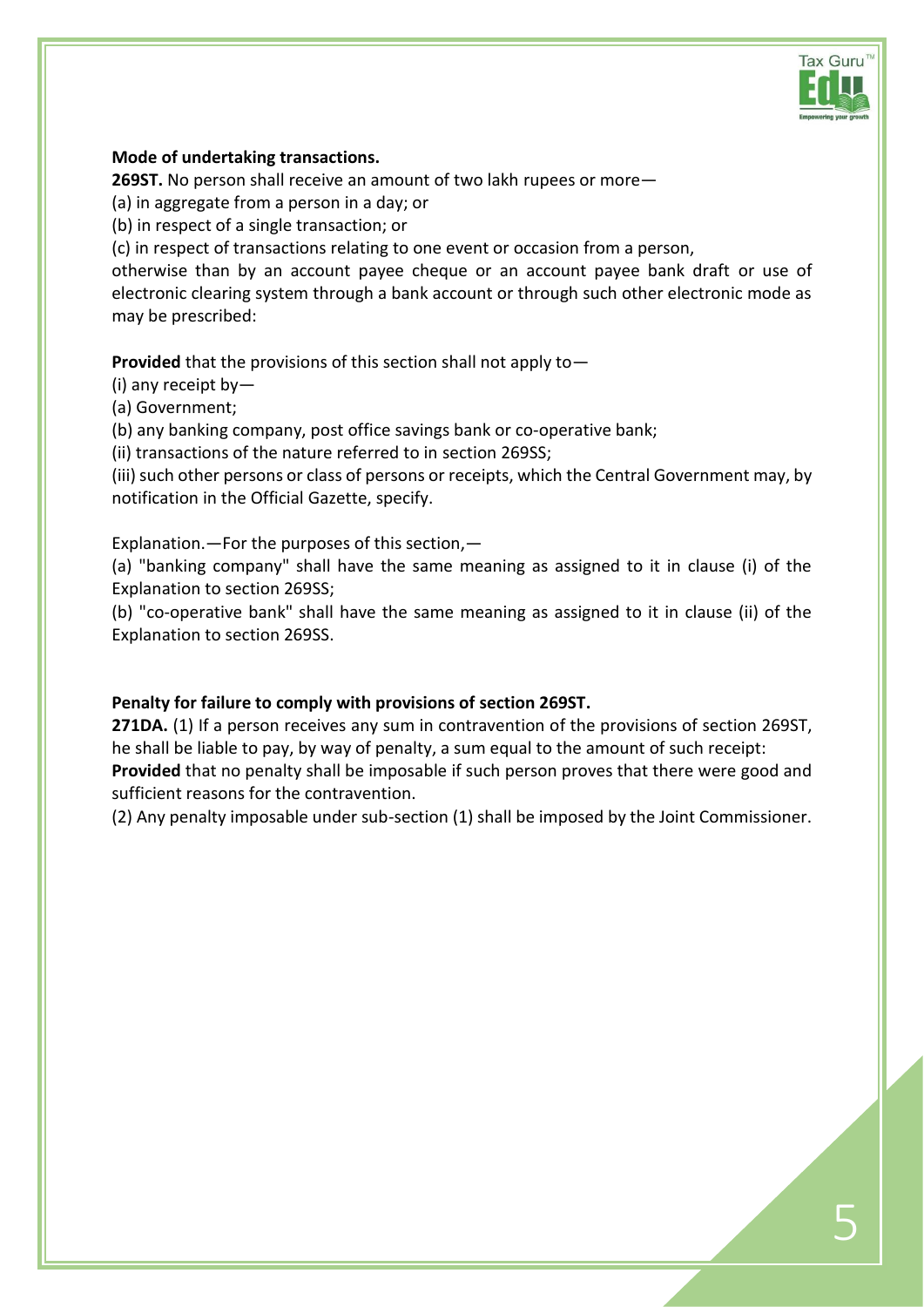

## **Expenses or payments not deductible in certain circumstances.**

**40A.** (1) The provisions of this section shall have effect notwithstanding anything to the contrary contained in any other provision of this Act relating to the computation of income under the head "Profits and gains of business or profession".  $(2)$  ---

(3) Where the assessee incurs any expenditure in respect of which a payment or aggregate of payments made to a person in a day, otherwise than by an account payee cheque drawn on a bank or account payee bank draft, or use of electronic clearing system through a bank account or through such other electronic mode as may be prescribed, exceeds ten thousand rupees, no deduction shall be allowed in respect of such expenditure.

(3A) Where an allowance has been made in the assessment for any year in respect of any liability incurred by the assessee for any expenditure and subsequently during any previous year (hereinafter referred to as subsequent year) the assessee makes payment in respect thereof, otherwise than by an account payee cheque drawn on a bank or account payee bank draft, or use of electronic clearing system through a bank account or through such other electronic mode as may be prescribed, the payment so made shall be deemed to be the profits and gains of business or profession and accordingly chargeable to income-tax as income of the subsequent year if the payment or aggregate of payments made to a person in a day, exceeds ten thousand rupees:

**Provided** that no disallowance shall be made and no payment shall be deemed to be the profits and gains of business or profession under sub-section (3) and this sub-section where a payment or aggregate of payments made to a person in a day, otherwise than by an account payee cheque drawn on a bank or account payee bank draft, or use of electronic clearing system through a bank account or through such other electronic mode as may be prescribed, exceeds ten thousand rupees, in such cases and under such circumstances as may be prescribed, having regard to the nature and extent of banking facilities available, considerations of business expediency and other relevant factors :

**Provided further** that in the case of payment made for plying, hiring or leasing goods carriages, the provisions of sub-sections (3) and (3A) shall have effect as if for the words "ten thousand rupees", the words "thirty-five thousand rupees" had been substituted.

(4) Notwithstanding anything contained in any other law for the time being in force or in any contract, where any payment in respect of any expenditure has to be made by an account payee cheque drawn on a bank or account payee bank draft or use of electronic clearing system through a bank account or through such other electronic mode as may be prescribed in order that such expenditure may not be disallowed as a deduction under sub-section (3), then the payment may be made by such cheque or draft or electronic clearing system or such other electronic mode as may be prescribed; and where the payment is so made or tendered, no person shall be allowed to raise, in any suit or other proceeding, a plea based on the ground that the payment was not made or tendered in cash or in any other manner.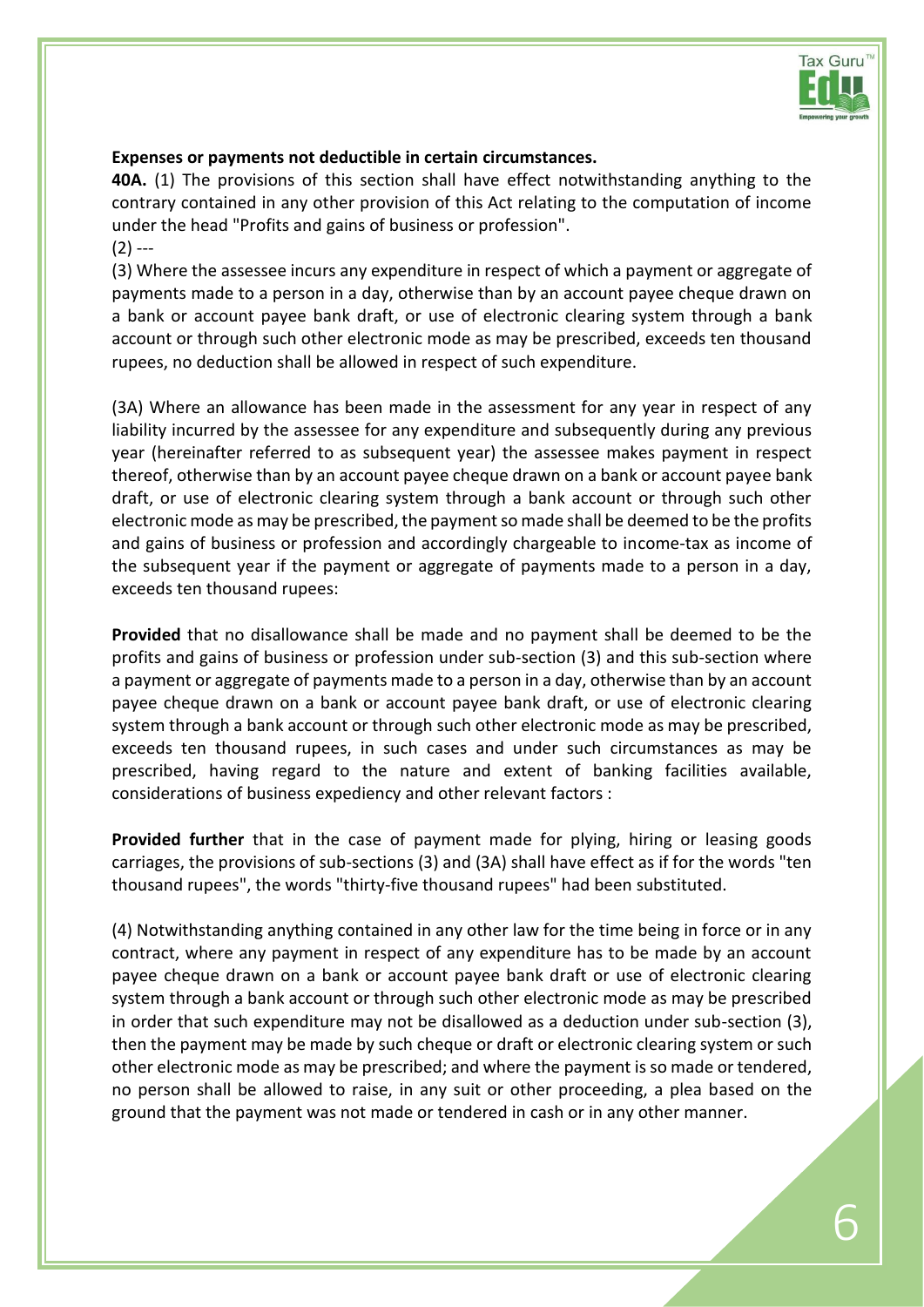

# **Definitions of certain terms relevant to income from profits and gains of business or profession.**

**43.** In [sections 28](javascript:ShowMainContent() t[o 41](javascript:ShowMainContent() and in this section, unless the context otherwise requires—

(1) "actual cost" means the actual cost of the assets to the assessee, reduced by that portion of the cost thereof, if any, as has been met directly or indirectly by any other person or authority:

**Provided** that ---

**Provided further** that where the assessee incurs any expenditure for acquisition of any asset or part thereof in respect of which a payment or aggregate of payments made to a person in a day, otherwise than by an account payee cheque drawn on a bank or an account payee bank draft or use of electronic clearing system through a bank account or through such other electronic mode as may be prescribed, exceeds ten thousand rupees, such expenditure shall be ignored for the purposes of determination of actual cost.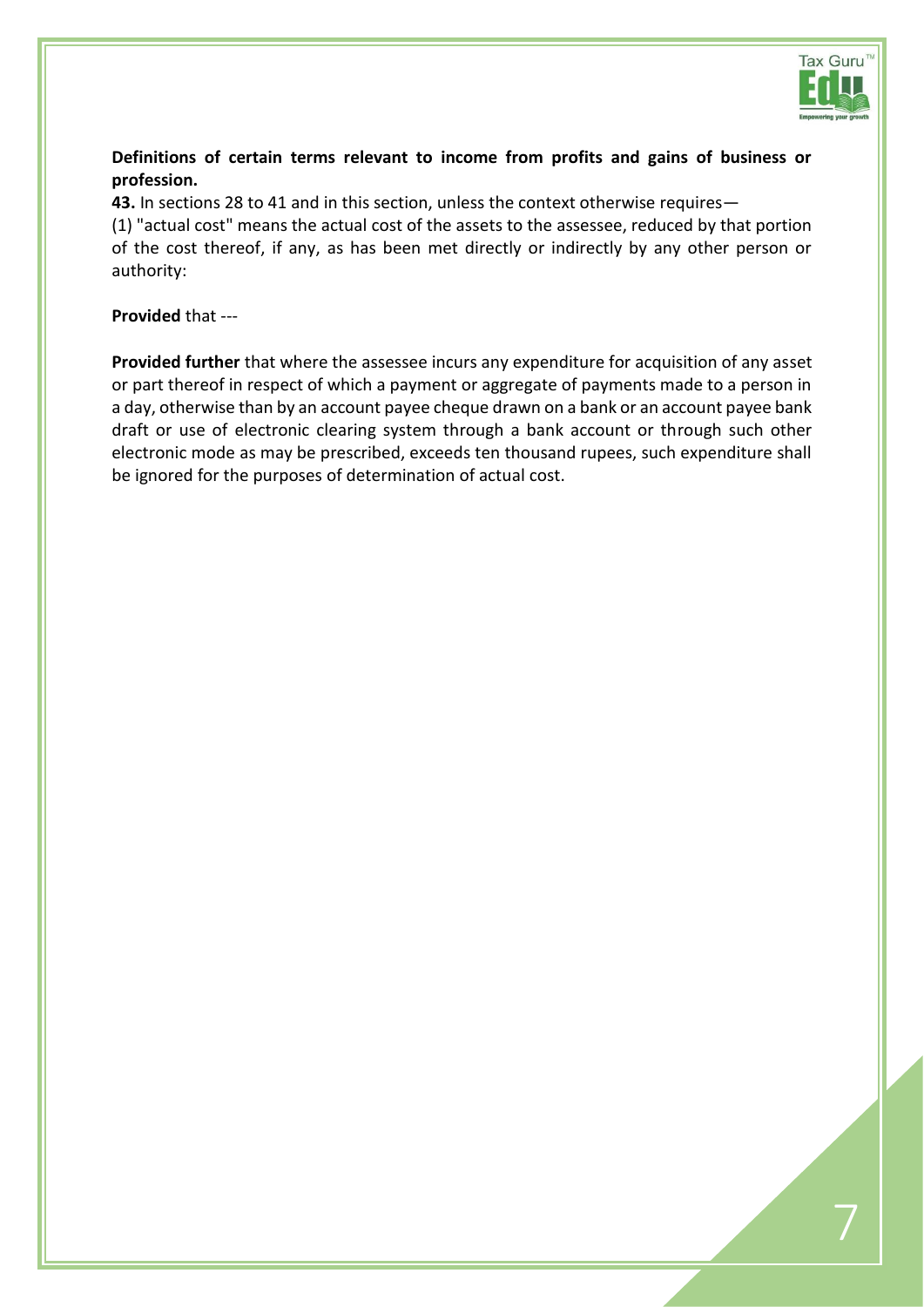

#### **SOME CASE LAWS**

**Where an assessee repays a loan merely by passing adjustment entries in its books of account, can such repayment of loan by the assessee be taken as a contravention of the provisions of section 269T to attract penalty u/s 271E?**

CIT v. Triumph International Finance (I.) Ltd. (2012) 345 ITR 270 (Bom.)

In the present case, the assessee is a public limited company, registered as category-I merchant banker with SEBI, engaged in the business of stock broking, investment and trading in shares and securities. The assessee had taken a loan from the Investment Trust of India. During the previous year in question, the assessee had transferred shares of a company held by it to the Investment Trust of India. Therefore, in the current assessment year, the assessee was liable to pay the loan amount to the Investment Trust of India and had a right to receive the sale price of the shares transferred to Investment Trust of India. In order to avoid the unnecessary circular transfer of shares, both the parties agreed to set-off the amount payable and receivable by way of passing journal entries and the balance loan amount was paid by the assessee by way of an account payee cheque. The amount of loan settled by way of passing journal entries exceeds Rs. 20,000.

The Assessing Officer passed the assessment order levying penalty u/s 271E for the contravention of the provisions of section 269T on the argument that since section 269T put an obligation on the assessee to pay loan only by way of an account payee cheque or an account payee draft, the settlement of a portion of the loan by passing journal entry would be a mode otherwise than by way of an account payee cheque or an account payee draft and therefore, the penal provisions u/s 271E shall be attracted.

The assessee argued that the transaction of repayment of loan or deposit by way of adjustment through book entries was carried out in the ordinary course of business and the genuineness of the assessee's transaction with the Investment Trust of India was also accepted by the Tribunal.

It is a bonafide transaction. The assessee further contended that section 269T mentions that in a case where the loan or deposit is repaid by an outflow of funds, the same has to be by an account payee cheque or an account payee demand draft. However, in case the discharge of loan or deposit is in a manner otherwise than by an outflow of funds, as is the situation in the present case, the provisions of section 269T would not apply.

Considering the above mentioned facts and arguments, the Bombay High Court held that, the obligation to repay the loan or deposit by account payee cheque/bank draft as specified in section 269T is mandatory in nature. The contravention of the said section will attract penalty u/s 271E.

The argument of the assessee cannot be accepted since section 269T does not make a distinction between a bonafide or a non-bonafide transaction neither does it require the fulfillment of the condition mentioned therein only in case where there is outflow of funds.

It merely puts a condition that in case a loan or deposit is repaid, it should be by way of an account payee cheque/ draft. Therefore, in the present case the assessee has repaid a portion of loan in contravention of provisions of section 269T.

However, the cause shown by the assessee for repayment of the loan otherwise than by account payee cheque/bank draft was on account of the fact that the assessee was liable to receive amount towards the sale price of the shares sold by the assessee to the person from whom loan was received by the assessee. It would have been mere formality to repay the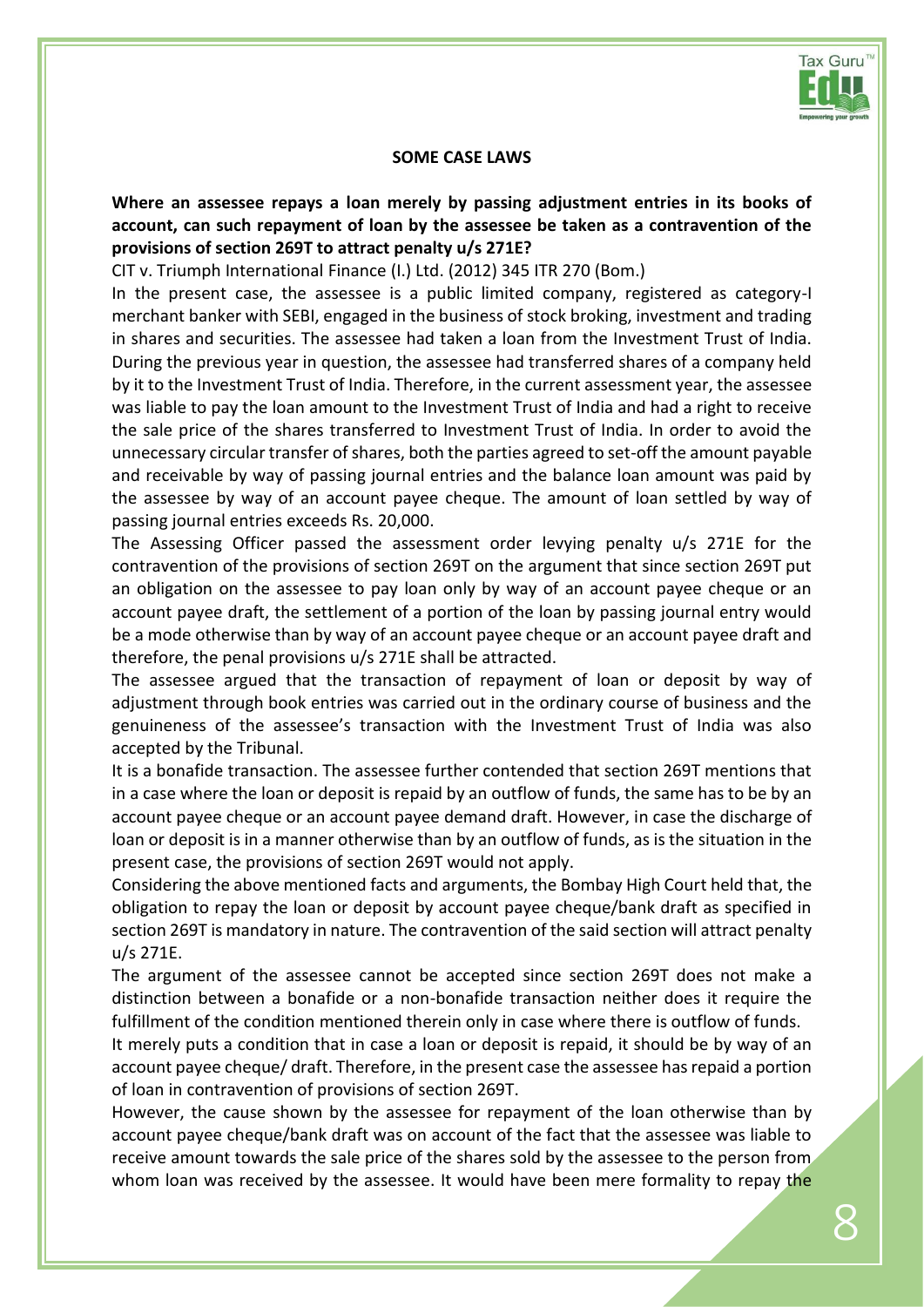

loan amount by account payee cheque/draft and receive back almost the same amount towards the sale price of the shares. Also, neither the genuineness of the receipt of loan nor the transaction of repayment of loan by way of adjustment through book entries carried out in the ordinary course of business has been doubted in the regular assessment. Therefore, there is nothing on record to suggest that the amounts advanced by Investment Trust of India to the assessee represented the unaccounted money of the Investment Trust of India or the assessee and also it cannot be said that the whole transaction was entered into to avoid tax. This is accepted as a reasonable cause u/s 273B.

In effect, the assessee has violated the provisions of section 269T by repaying the loan amount by way of passing book entries and therefore, penalty u/s 271E is applicable. However, since the transaction is bona fide in nature being a normal business transaction and has not been made with a view to avoid tax, it was held that the assessee has shown reasonable cause for the failure u/s 269T, and therefore, as per the provisions of section 273B, no penalty u/s 271E could be imposed on the assessee for contravening the provisions of section 269T.

Note: In order to mitigate the hardship caused by certain penalty provisions in case of genuine business transactions, section 273B provides that no penalty under, inter alia, section 271E shall be imposed on a person for any failure referred to in the said section, if such person proves that there was reasonable cause for such failure.

#### **Is penalty under section 271D imposable for cash loans/deposits received from partners? CIT v. Muthoot Financiers (2015) 371 ITR 408 (Del)**

Facts of the case: The assessee-firm, engaged in business of banking and money lending, had received huge amounts from the partners in the assessment years 1996-97 and 1998-99 by way of cash. The Assessing Officer levied penalty under section 271D. The Commissioner (Appeals) upheld the levy of penalty. The Tribunal observed that the advance made to the firm by the partners cannot be regarded as loan accepted by the firm. It held that the amount advanced and accepted is capital of the firm and not loans which cannot be subjected to penalty under section 271D. The Revenue filed an appeal before High Court.

The assessee contended before the High Court that the amount advanced by the partners cannot be regarded as loan but is a capital of the firm. As the partnership firm has no separate legal entity, nor is there a separate identification between the firm and the partners, there is no violation of section 269SS in this case.

High Court"s Opinion & Decision: The High Court referred to the case CIT v. R.M. Chidambaram Pillai (1977) 106 ITR 292, where the Apex Court was of the view that the firm is not a legal person even though it has some of the attributes of a personality. It held that the "firm" is a collective noun, a compendious expression to designate an entity not a person. It also referred to CIT v. Sivakumar. V (2013) 354 ITR 9 (Mad), where the High Court upheld the conclusion of the Tribunal to hold that there is no separate legal entity for the partnership firm and the partner is entitled to use the funds of the firm. In CIT v. Lokhpat Film Exchange (Cinema) (2008) 304 ITR 172 (Raj), it was held that a partnership firm not being a juristic person, the inter se transaction between the firm and partners are not governed by the provisions of sections 269SS and 269T.

The High Court also noted the different view expressed by the Supreme Court in CIT v. A.W. Figgies & Co. (1953) 24 ITR 405, where it was held that the partners of the firm are distinct as civil entities while the firm as such is a separate and distinct unit for the purpose of assessment.